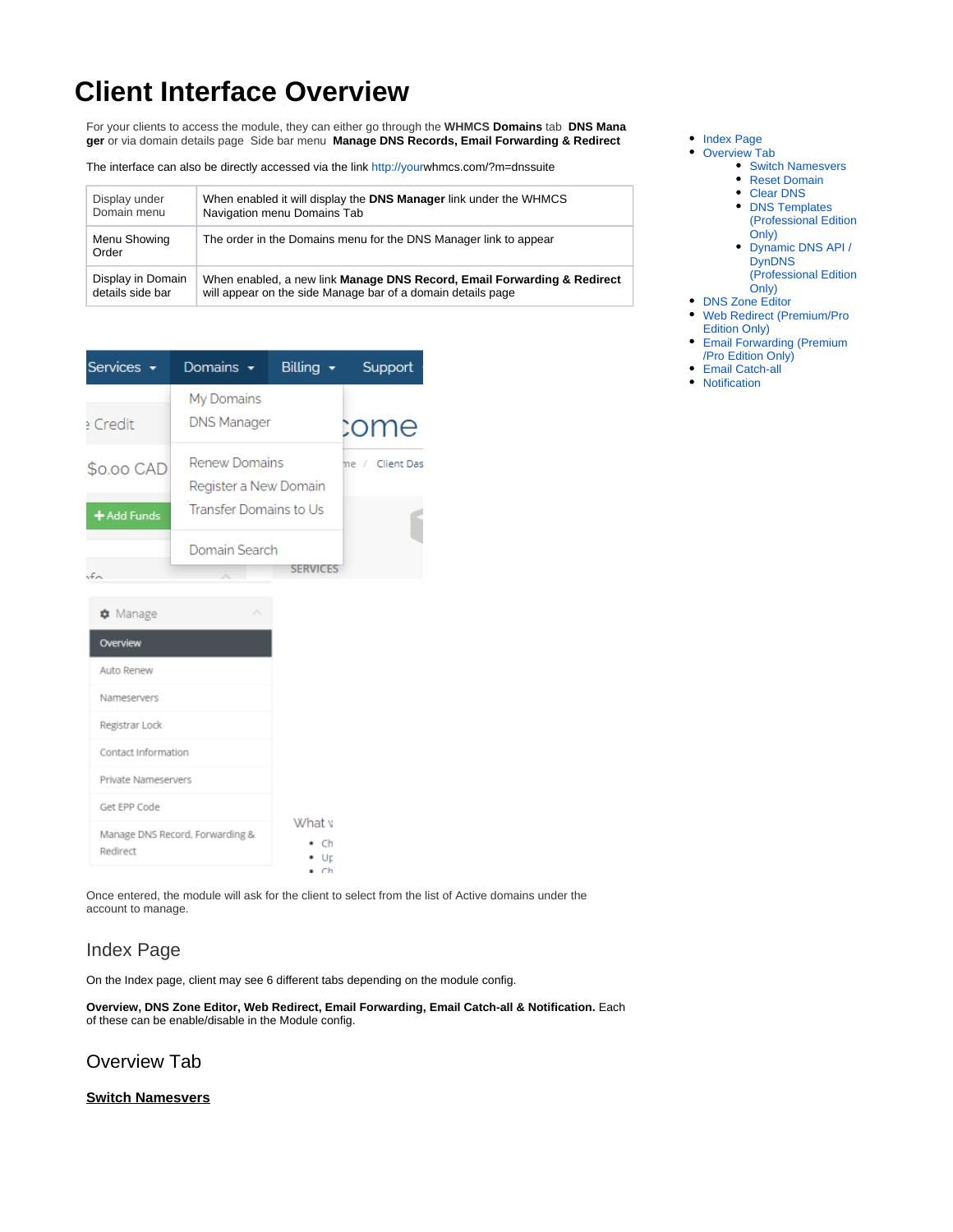In the Overview tab, it will show the domain's nameserver status. If the domain isn't set to the default nameserver for the module, then a notification will be shown to the client and allowing them to Switch Nameserver to the default nameservers.

#### **Reset Domain**

The client will have the ability to Reset the domain back to original state

#### **Clear DNS**

The client will have the ability to clear all the DNS records under the zone. Leaving all the email forward, catch-all, redirect intact.

#### **DNS Templates (Professional Edition Only)**

Depending on the module config, your client will be able to create it's own DNS template and/or restore from System DNS templates or it's own.

The client may choose the **Preserve my currentDNSrecords** option to keep it's current DNS records in the zone during a template restore.

#### **Dynamic DNS API / DynDNS (Professional Edition Only)**

This option allows for the client to automatically update it's **A record** using a remote API call, similar to many DDNS provider.

Special note: If the client has multiple A record, the module will only update the 1st one it finds.

# DNS Zone Editor

The client can modify and manage the domain's DNS zone within this tab. Each of the records (**A, AAAA, CNAME, MX, TXT, SRV, NS**) can be limited and enable/disabled individually based on your liking.

**NS records**, the module is designed to not allow clients to manually remove the NS record for the main domain. This is to prevent clients from accidentally removing the NS record causing the whole zone to fail.

## Web Redirect (Premium/Pro Edition Only)

The client will be able to manage the web redirection using this tab.

## Email Forwarding (Premium/Pro Edition Only)

The client can manage the email forwarding in this tab. In order for the **Email Forwarding** to work, the client must first add an **Email Destination**. An email will then be send to the email destination inbox with a verification pin to allow for the client to verify the email destination.

| <b>Destination</b>        | <b>Verify Pin</b> |  |
|---------------------------|-------------------|--|
| newDestination@domain.com | Add Email         |  |

The email client won't be able to assign the **Email Destination** to a Forwarding Alias unless the Destination has been verified.

When the client is ready to setup the Forwarding, they can simply use the **Add Alias** function to add a forwarding source. Once the alias as been added, they can now assign the **Email Destination** to the **Alias**

| Source   | <b>Destination</b>        |                    |        |
|----------|---------------------------|--------------------|--------|
| abc@     |                           | <b>a</b> Update    | Delete |
| abc.ca@  | demodemo@demodemodemo.com | <b>a</b> Update    | Delete |
| newalias |                           | <b>O</b> Add Alias |        |

## Email Catch-all

.